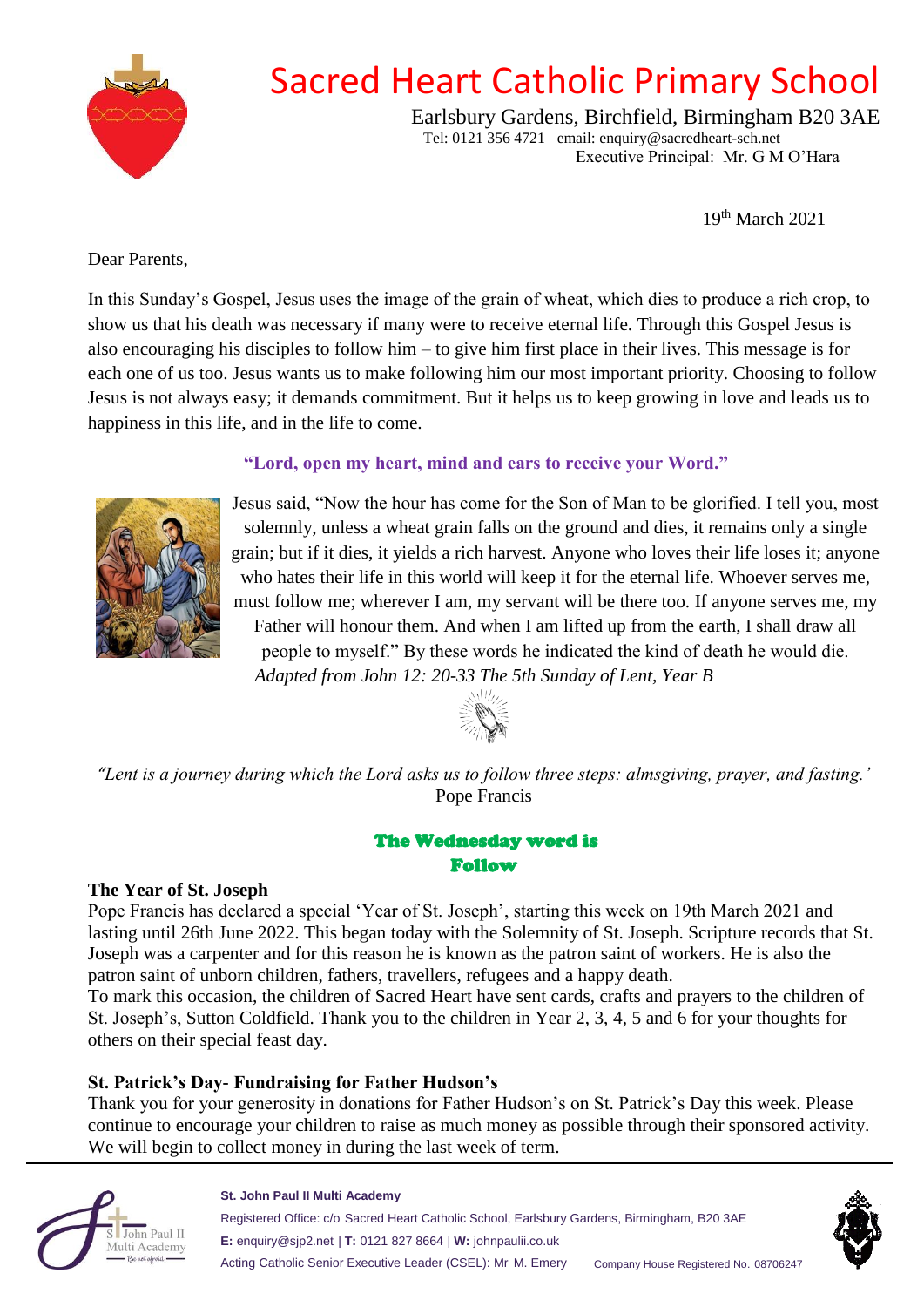

# Sacred Heart Catholic Primary School

Earlsbury Gardens, Birchfield, Birmingham B20 3AE Tel: 0121 356 4721 email: enquiry@sacredheart-sch.net

Executive Principal: Mr. G M O'Hara

## **Letter from Cardinal Vincent Nicholls**

Please find attached, with this newsletter, a message from Cardinal Vincent Nicholls. Tuesday 23rd March has been designated as a National Day of Reflection to mark the anniversary of the first national lockdown with a minute's silence at midday and doorstep vigils of light at 8pm. Please take the opportunity on this day to reflect and pray for better times to come.

## **Birthday Parties**

We will be continuing to celebrate the birthdays of children who have unfortunately had their birthdays during lockdown. On **Friday 26th March**, all children may wear their own clothes to school so they can celebrate together with their friends.

## **Reading books**

Thank you for your support in listening to your child read at home. Please remember that children must read every night and reading books must be brought to school every day.

#### **Punctuality**

We have a number of children who are developing concerning patterns in poor punctuality since returning to school. Arriving at school on time is just as important as attending each day.

Poor punctuality can lead to your child to:

- feeling embarrassed in front of their friends
- missing the beginning of vital lessons and interventions
- missing important instructions for the rest of the school day
- learning bad habits which could affect their employability in the future.

**If your child is 10 minutes each day…this is how it affects their schooling.**

| <b>Missing just</b> | <b>That equals</b>         | Which is                    | <b>Over 13 years of schooling</b><br>that is |
|---------------------|----------------------------|-----------------------------|----------------------------------------------|
| 10 minutes a day    | 50 minutes per week        | Nearly 1 1/2 weeks per year | Nearly 1/2 a year                            |
| 20 minutes a day    | 1 hour 40 minutes per week | Over 2 % weeks per year     | Nearly 1 year                                |
| 30 minutes a day    | Half a day per week        | 4 weeks per year            | <b>Nearly 1 1/<sub>2</sub> years</b>         |
| I hour              | 1 day per week             | 8 weeks per year            | Over 2 ½ years                               |

If your child's level of punctuality is of serious concern, we will offer advice and support. If you have concerns about your child's punctuality, please contact the school urgently as we may be able to assist you.

We would like to thank those parents who make sure their children are punctual for school and therefore benefiting fully from their educational opportunity.